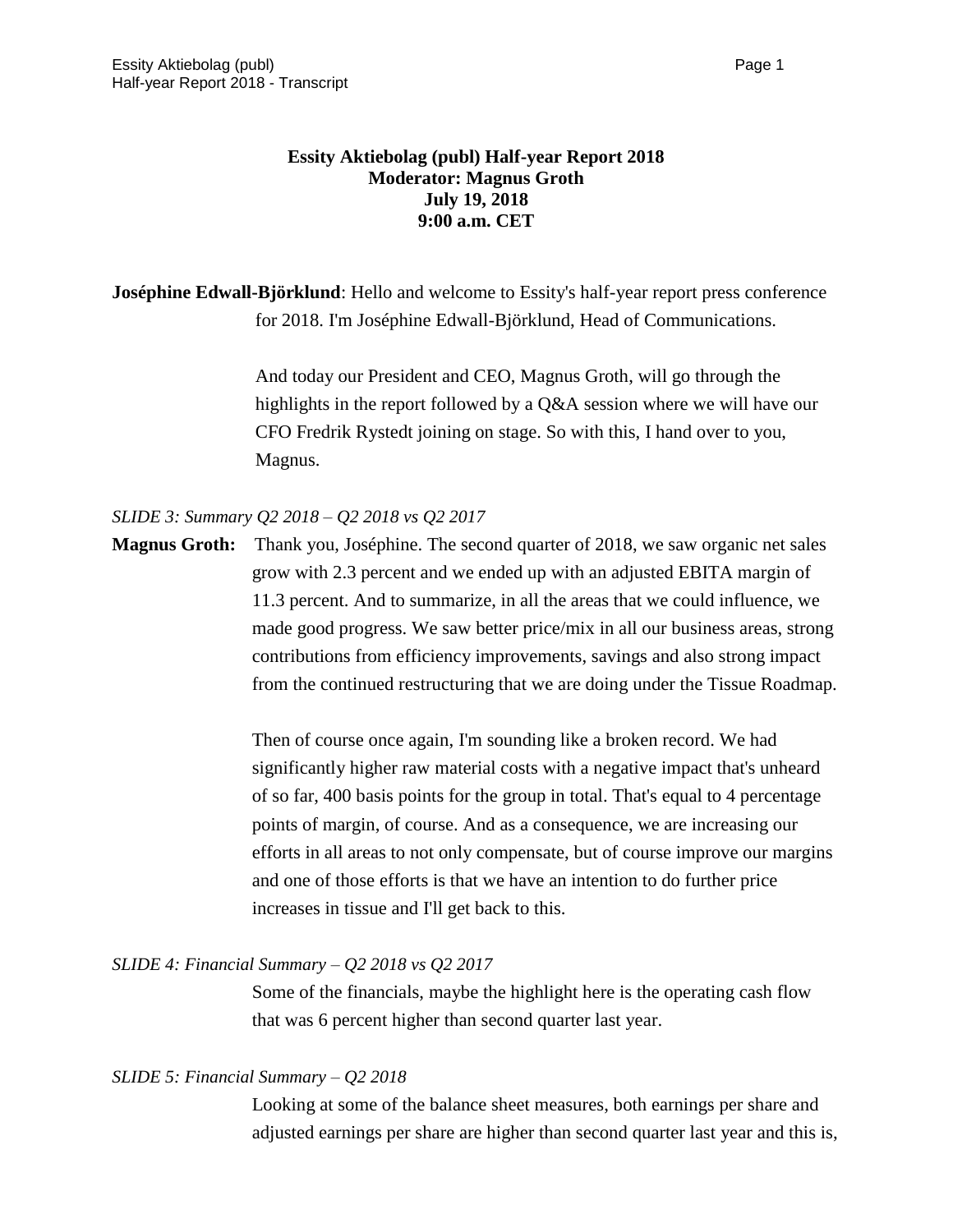again, in spite of the significant cost headwinds that we've seen and the very tough trading conditions that we are experiencing in general. We are really adjusting to the conditions and creating value for our shareholders in terms of earnings per share.

## *SLIDE 6: Net Sales – Q2 2018 vs Q2 2017*

The net sales bridge where we see a strong contribution from price and mix and this is from all three segments, while volume was slightly negative. All of this comes from Consumer Tissue where we have two impacts. One is the Tissue Roadmap which has meant that we've closed down capacity leading to lower sales of mother reels, which has a significant impact, actually close to 0.6 percentage points. If that would be added back to the 2.3 percent of sales growth that we are presenting, we'd be close to our long-term target of being above 3 percent.

The other impact was that we increased prices in Consumer Tissue in emerging markets, in Latin America and China, to the extent that it had a negative impact on volume and I think this is the right way to go because you only know if you've increased prices enough when you start seeing an impact on volume and with our strong brands, I'm very confident that we can find the balance between volume growth and margins going forward. And we've had a fantastic margin improvement for instance in China, in Vinda here, that really shows that this has been the right way to go in Consumer Tissue.

And then some smaller benefits from acquisitions in Latin America, a couple of small acquisitions and currency.

# *SLIDE 7: Adjusted EBITA – Q2 2018 vs Q2 2017*

The adjusted EBITA bridge, again strong contributions in price/mix while the volume contribution was lower. Then of course the main theme when it comes to the market conditions in the quarter is that raw materials developed even more unfavorably than we had expected and if you remember, we already said when we presented the first quarter that we were expecting significantly higher raw material costs across the line, both sequentially and the quarter over last year's quarter and that happened.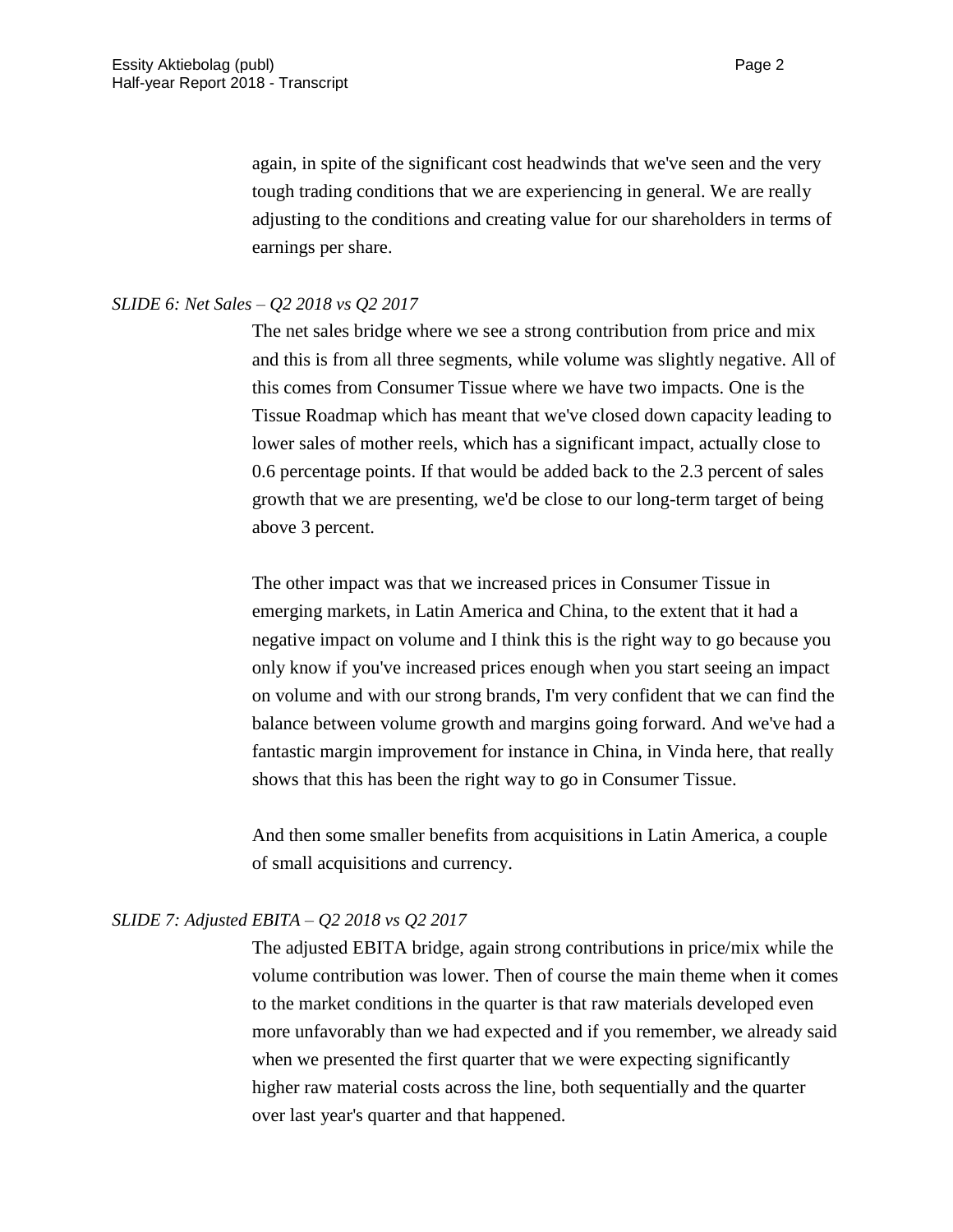And the sum, as you can see here, the overall group impact again, 4 percentage points, Personal Care 270 basis points. We used to see this as a huge impact, but of course now looking at the Consumer Tissue there on the next line where the impact is 670 basis point, so 6.7 percentage points negative impact on our tissue margins. You can really see what we've been able to mitigate to a large extent and what we are facing currently in the trading environment. So negative impact from raw materials on all our three segments. And then, very good cost savings and I'll get back to that in a minute.

## *SLIDE 8: Raw Material Development*

But before leaving raw materials, we always talk about what we expect the following quarter and the easiest way to really think about this is to look at the development in the previous quarter and compare it to a year ago and see if you can extrapolate that forward.

And our analysis is that again we'll see significantly higher raw material costs in all areas, in all segments, in the third quarter compared to the second quarter and compared to the third quarter last year. No change there, and this does not only apply to the raw materials that you see here, recycled fiber and pulp, it also goes for oil based material, so across the line. This is what we are expecting in the third quarter.

## *SLIDE 9: Strong Contribution from Efficiency Improvements – Q2 2018 vs Q2 2017*

Back to the savings and the number that we show in the EBITA bridge is the savings in Cost of Goods Sold, COGS. And to give some more background and detail on those savings. We talk a lot about Tissue Roadmap and when we do that, we refer mostly to the restructuring measures that we also announced publically which means closure of production capacity, headcount reduction and many of the closures that we have done recently have been paper machines which means that the semi-finished goods, the mother reel volumes have come down. And that is what has the negative impact on volumes in line with our strategy because this is the low-margin business that we want to get out of.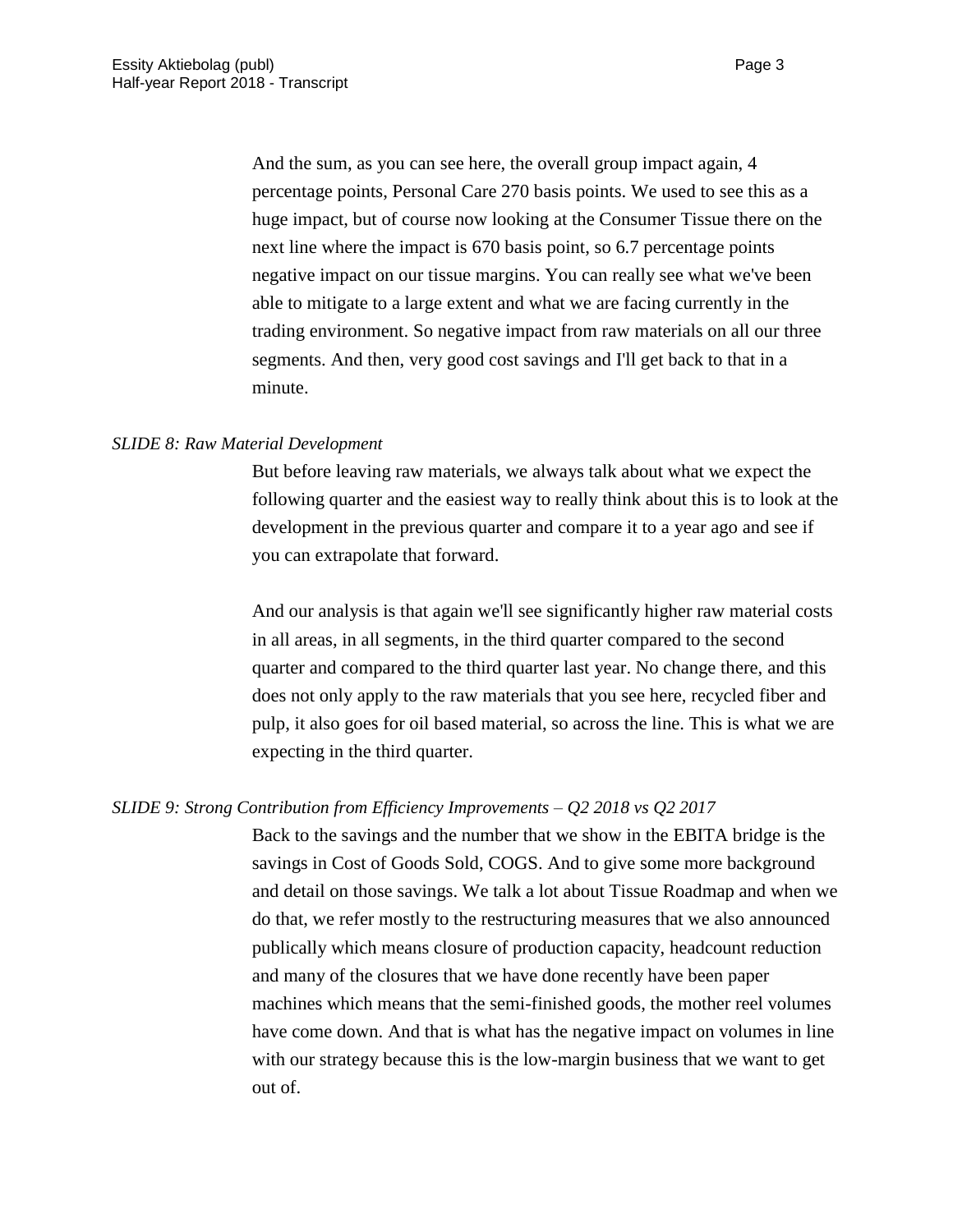But very positive in the quarter, we saw significant contributions from operational efficiency improvement, which means that in our primary plants where we focus and we were investing for the long term, we are working more efficiently. We are lowering the cost per ton of product produced in many different ways. This goes not only for Consumer Tissue, but equally for Personal Care where we are also making good progress. And the same with material rationalization where we are seeing maybe even bigger benefits in Personal Care than in Consumer Tissue meaning that we are using the raw materials in a more efficient way and we are also being able to qualify other lower cost materials for use in our production. These are very tangible longterm structural cost benefits that we are achieving.

And then sourcing savings, a very important area for us, which is getting more difficult in some areas because of the shortage of some raw materials. We discussed that last quarter and we are seeing that those sourcing savings are still coming, but at a lower rate than previous quarters.

In addition to the COGS savings that we are presenting every quarter, we also work to lower our costs across the business everywhere. And just to show some examples where we had progress in the second quarter: travel, hiring costs, office costs, headcount reduction in SG&A and also improved A&P efficiency, altogether contributing to a reduction of our SG&A as percentage of sales of 30 basis points. This is also contributing and if I remember correctly, our SG&A is now down to 17.8 percent in the second quarter. So we are not only working with COGS, but with costs across the line.

#### *SLIDE 10: Innovate Bigger Brands – Six Innovations Launched in Q2 2018*

Innovations, shortly many of the innovations here are focused on light incontinence and on feminine care and this is part of our program to really increase our competitiveness in these categories and especially where we are now competing since several years, as you know, with P&G in light incontinence. So very much focused in that area and in the area between feminine care and incontinence care, and we will support these launches with important and strong launch programs in the next couple of quarters.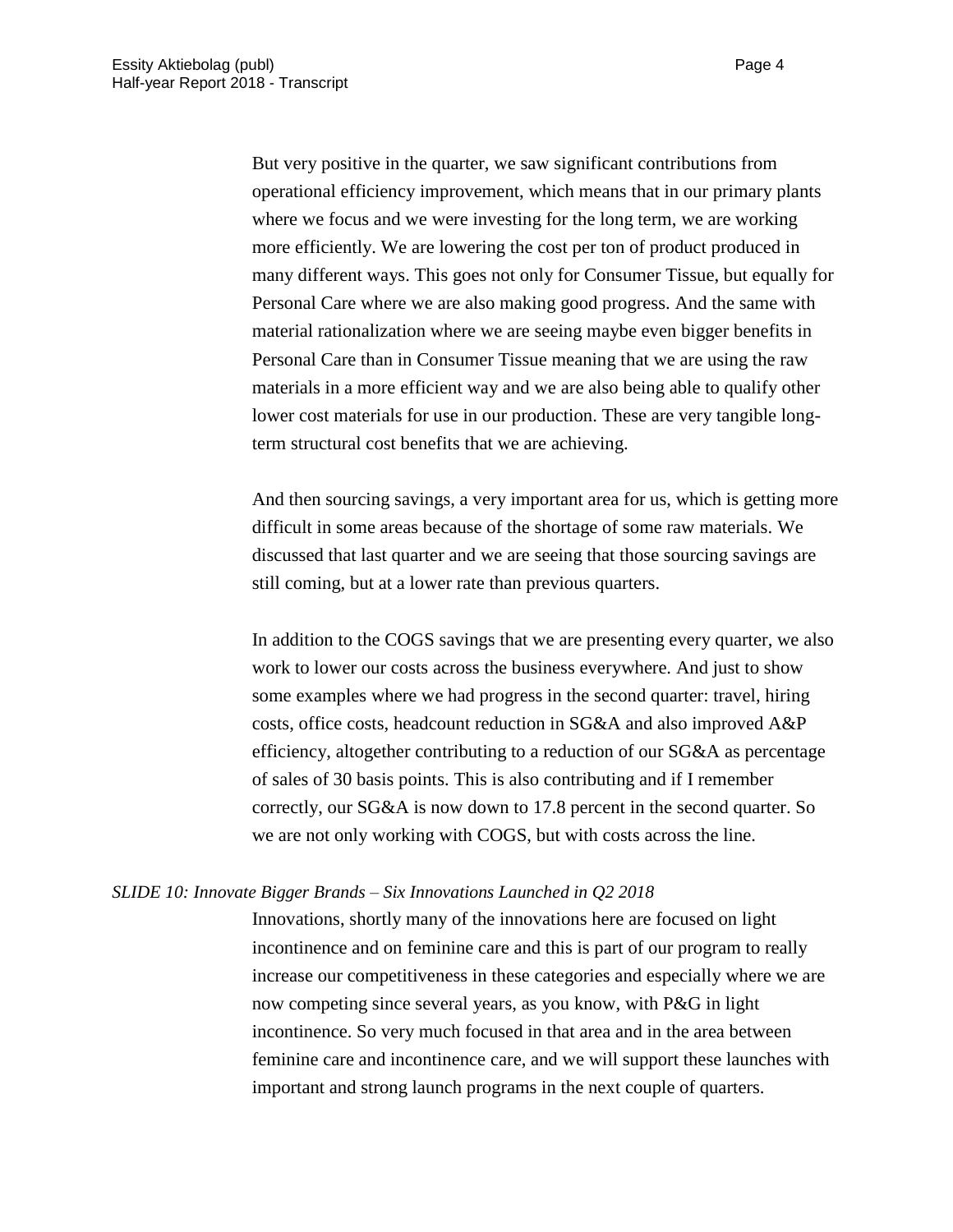## *SLIDE 11: Personal Care – Q2 2018 vs Q2 2017*

Looking more closely at each of the three segments.

Personal Care, organic net sales increased 2.4 percent with contributions both from volume and price/mix and an adjusted EBITA margin that is down slightly to 14 percent. Positive additions to the margin include mix, a very good performance in Medical Solutions, a growth over 3 percent, but also a very good improvement in margins compared to the same quarter last year and the first quarter last year.

Typically, we see stronger performance in the second half of the year in Medical Solutions. And some of the issues that we discussed last quarter regarding emerging markets, Asia Pacific and so on are easing, so we are doing progress in most of those areas and that's immediately visible also in the margins of Medical Solutions.

Strong growth in Feminine Care and difficult market conditions in Baby Care. As you can also see there in the organic net sales per product segment down in the right-hand corner with fantastic 10 percent growth in Feminine Care, but conversely negative 5.7 percent in Baby Care and all of that is in emerging markets where trading conditions are very difficult.

And also in Personal Care, this is easy to forget, we talk so much about pulp costs, but actually also the oil-based materials and other materials like chemicals are all getting more expensive with a negative impact of 270 basis points quarter over last year's quarter and most of that we were able to mitigate, but not all of it.

## *SLIDE 12: Consumer Tissue – Q2 2018 vs Q2 2017*

Consumer Tissue where we also saw an organic net sales increase of 1.7 percent, but with a big drop in volume, minus 1.7 percent, positive price/mix, so exactly in line with our strategy that we've stated that in this category margin is our number one priority and growth comes second. Then of course within the category, we are very much focused on our strong brands and stepping out of unprofitable private label contracts, mother reels sales, etcetera.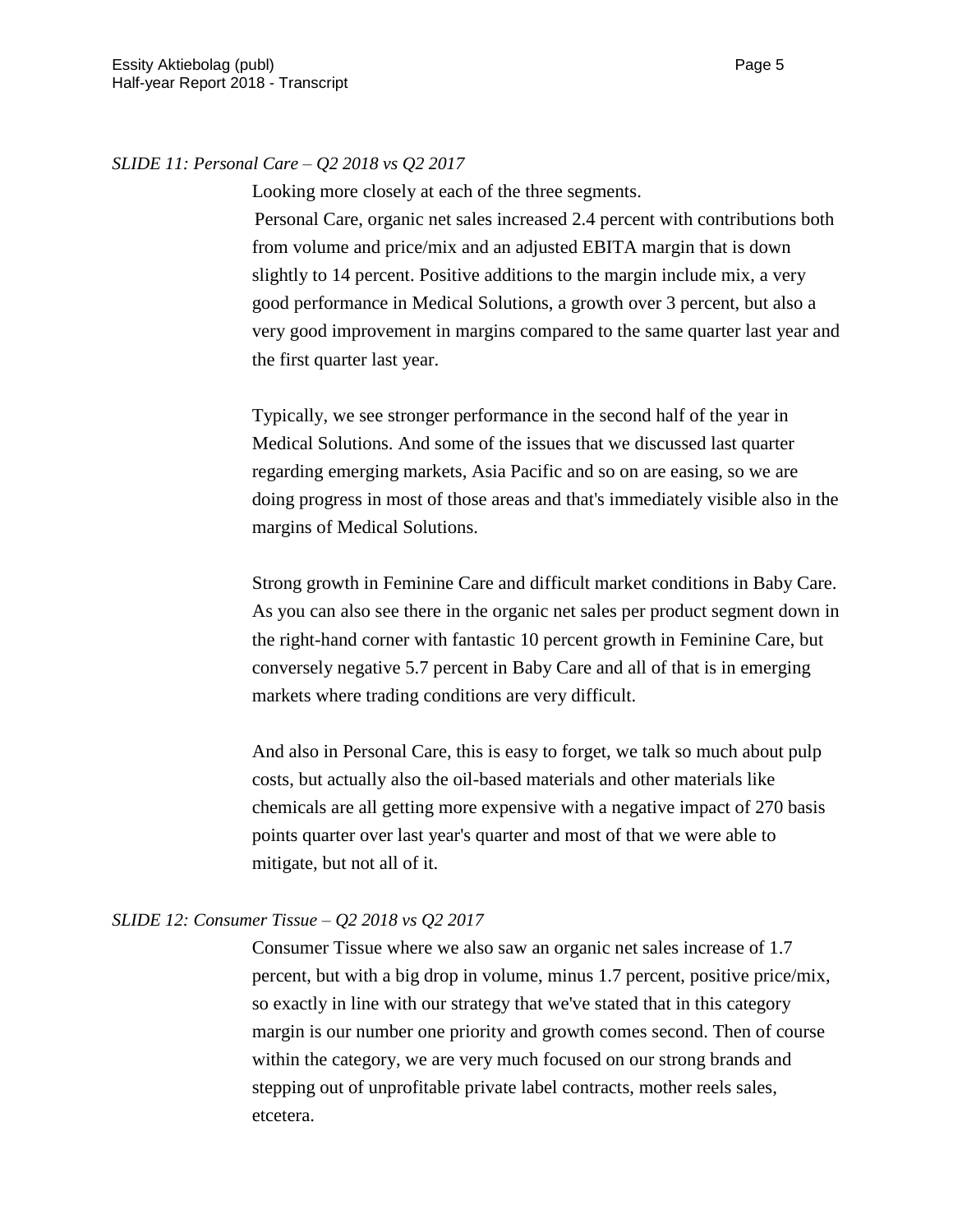And as you can see, higher prices in Asia, Europe and Latin America. In Latin America and in Asia to the extent that we actually had a negative volume impact, so we will balance that in the rest of the year and in Europe we had a small improvement also from price and mix in the quarter. But as we have stated all along, we expect that the price increases that we achieved in the first quarter would have a gradual impact in the second quarter and then full impact in the second half of the year and this is still what we are expecting.

In spite of this, we are now actually already embarking on a second round of price increases because there is a higher acceptance of this in the market and of course a big need for it. This second round will only have a slight impact this year and mostly then in the coming year 2019, I think that's important to underline.

And as you can see there, unheard of negative impact from raw material, 670 basis points. If you would add that back to the 8 percent margin that we had, of course we would have a fantastic value creating business. This is what we are striving for to improve the underlying structural profitability of this segment so that we will catch up and then improve our margins in this category and segment going forward.

# *SLIDE 13: Professional Hygiene – Q2 2018 vs Q2 2017*

And finally, Professional Hygiene, another good quarter. Organic net sales growing 3 percent coming from both volume and a very healthy price/mix. Improved margin to 14.1 percent due to higher price and better mix in Europe and North America. Also in emerging markets as you can see, they are growing again 12.3 percent, so excellent growth.

And in this case, we were able to overcome the raw material headwinds of 180 basis points and even improved margins. A very strong performance in Professional Hygiene also in line with our strategy.

## *SLIDE 14: Initiatives –Acting with Our Customers*

Finally, before summarizing some initiatives during the quarter, we continue to work together with the United Nations, United Nations Foundation and different organizations within the United Nations to promote the 17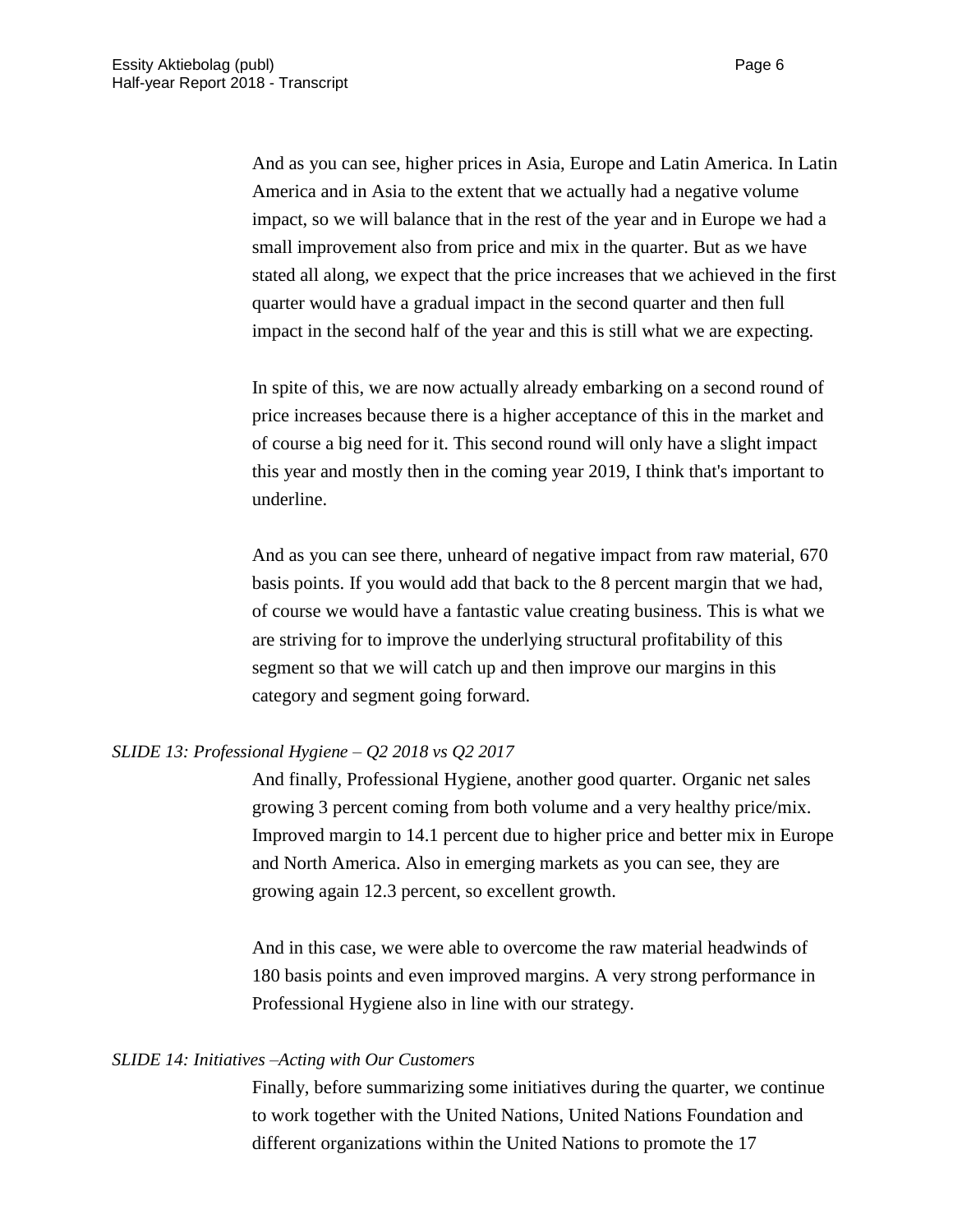Sustainability Goals. This is very appreciated by our customers. We jointly attend meetings in New York over the last couple of years and this quarter also in Geneva with European customers. So very well received by our customers.

We have set new ambitions for People and Circularity, some of our sustainability goals focused on the three pillars; "Well-being", "More from less" and "Circularity". Circularity of course with the discussion about plastics and so on is moving up on our agenda like everywhere else.

And just quite fun fact to end with, the U.S. space agency, NASA, has awarded a contract to Essity to develop the compression garments that the astronauts will use in 2024, I believe, for the Orion Deep-Space Mission. So that's quite cool I think that we are working in this area. Strong co-branding there.

## *SLIDE 15: Summary Q2 2018 – Q2 2018 vs Q2 2017*

To summarize again then, I think we've been through this a couple of times. Please have a look at the picture there to the right. It shows one small benefit of the acquisition of BSN medical joining that with the marketing skills of Essity where you can see a new line of compression stockings with a much more modern look and feel than what we used to see from JOBST. And this is part of the kind of intangible, but important benefits of the acquisition of BSN medical that is performing very well.

With that I end this presentation and let's open up for questions. Fredrik, do you want to join?

# *SLIDE 16: Q&A*

**Mikael Jåfs (Kepler Cheuvreux)**: Hello, a couple of questions. You talked a little bit about upcoming price increases. Could you try to describe a little bit how is the market functioning right now. I mean, are you the only one or is it broad based, what are the clients saying? To give us some color and flavor on that process.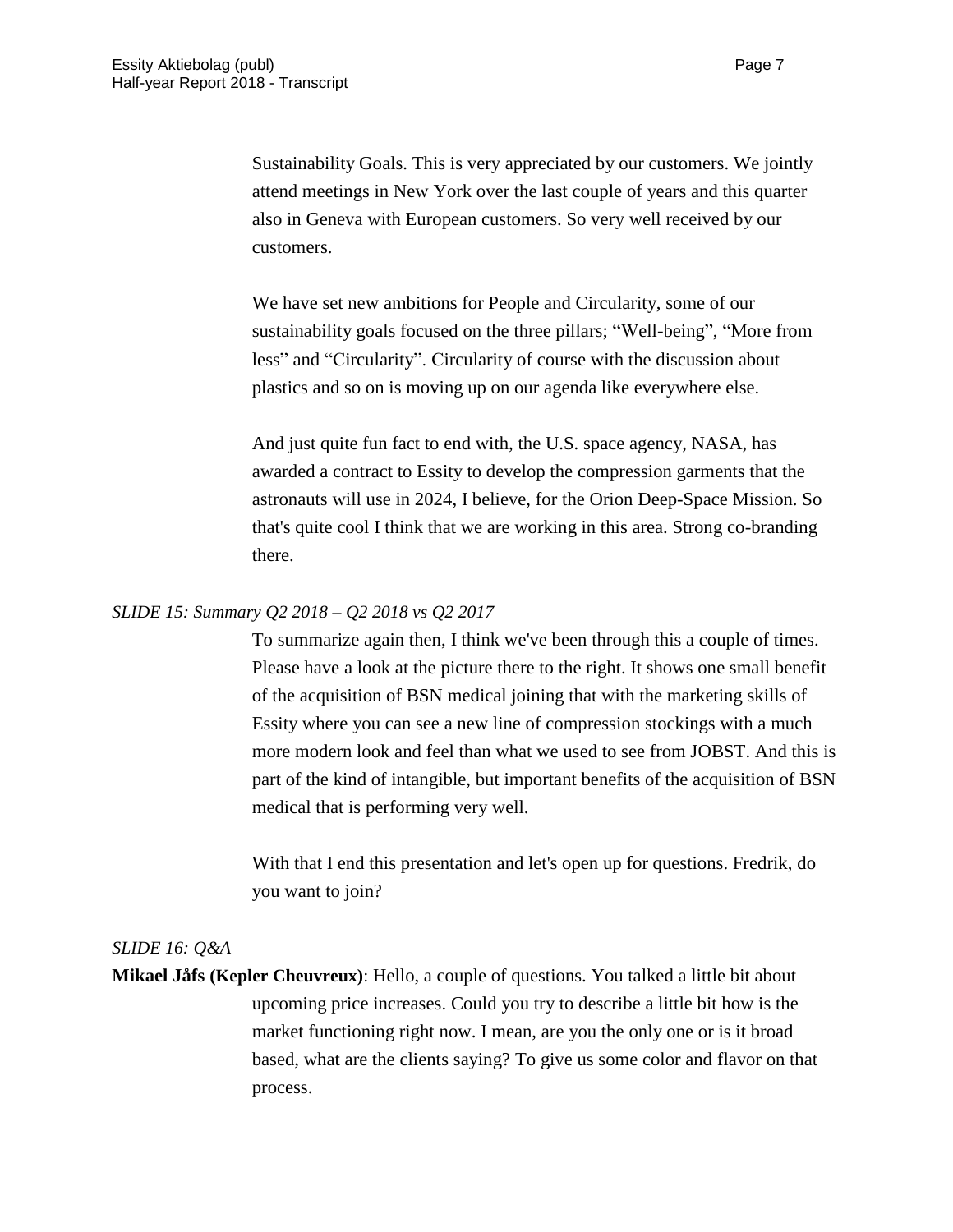**Magnus Groth:** Of course this differs by segments, but focusing in then on Consumer Tissue initially, in Europe, we have a mix of contracts. Some are annual, some are just running contracts and then there is a difference between private label and the branded products. We are trying to increase prices or our intention is to increase prices everywhere we can. So, for this year it will be on part of the volumes with most of the impact next year. But very soon after summer we'll start with annual negotiations on some significant branded volumes for next year.

> But we are speeding up and moving forward negotiations in this area and we have also achieved some further price increases that will impact the next year already now, so that's already negotiated and agreed. And this means, of course, that the entire industry has the same need. Otherwise it wouldn't work. So, there is a strong need for price increases in Consumer Tissue in Europe very clearly.

> And then in the emerging markets, we have already increased prices to the extent that it has a negative impact on our volume growth and we will rebalance that going forward with promotions, etcetera, to find a way forward with profitable growth. We want to keep that improved margins that we achieved, but continue to grow volume as well.

> In Personal Care, it differs by category where we have been successful in increasing prices, especially in Feminine Care, not so much in Baby Care, that's challenging in general, and in Incontinence Products in retail we are also progressing and the price pressure most importantly may be in incontinence health care has decreased over the last couple of quarters. So that's also looking slightly more positive. Of course, this is then an improvement in pricing that can only be achieved as contracts come up for re-tendering. So that's a gradual process.

**Mikael Jåfs**: And then last question from me. You mentioned there that you were able to offset the high raw materials in Professional Hygiene. Why does it seem to be easier to do within that segment versus, let's say, Consumer Tissue?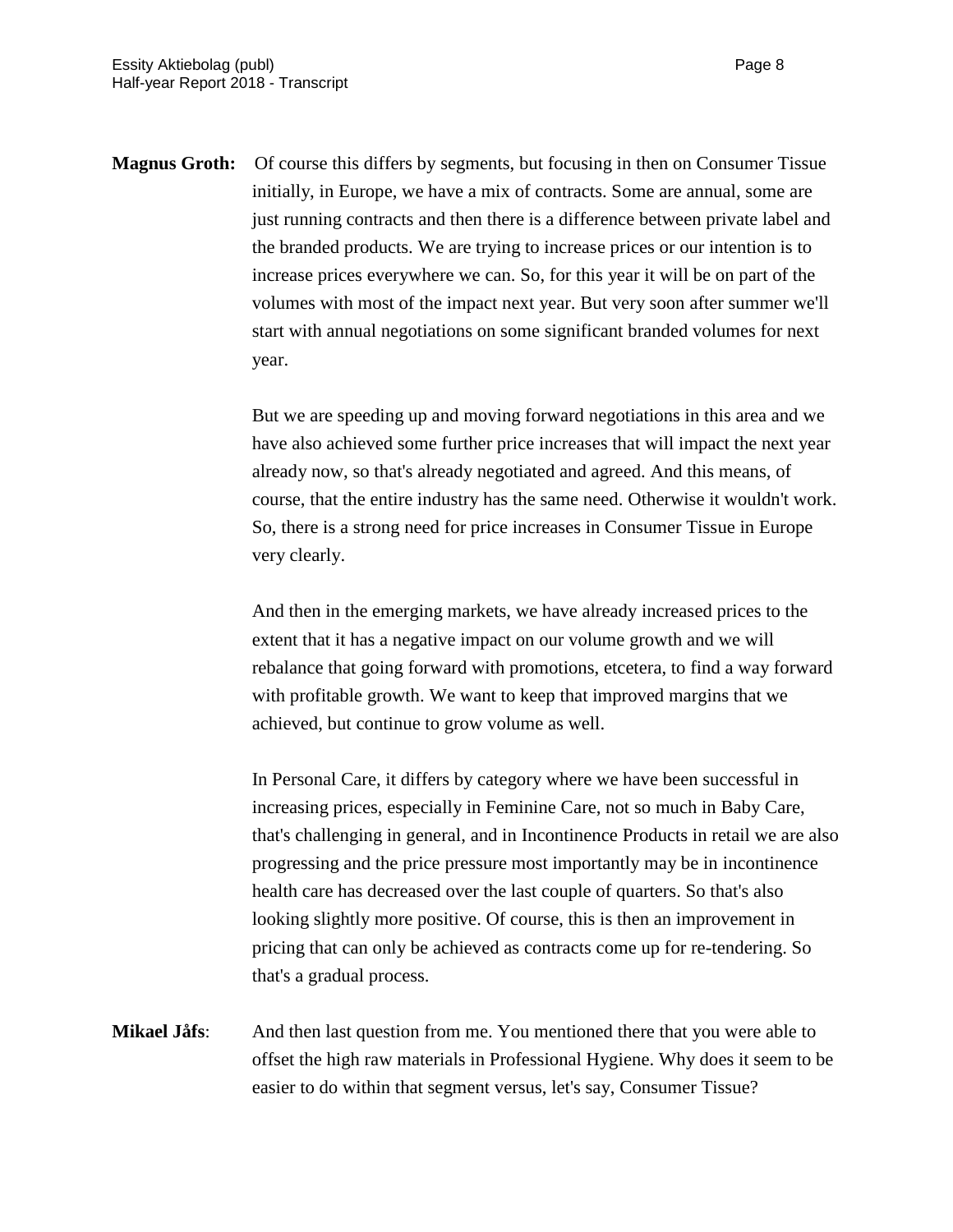- **Fredrik Rystedt:** Yes, I don't think it's fair to say it's easy. It's not easier, but of course the mechanics of the market is slightly different because as we work differently also with service contracts with longer-term relationship. So typically, if you look back in time, you have normally seen a slight price uptick in every year so to speak. There is a better structure of that market and we've been able to do that. And then of course the impact of the virgin pulp is much, much less. We still have virgin pulp also within Professional Hygiene, but to a much lesser degree than we have in Consumer Tissue. So recovered fiber is much more common. It's not easy, but it's slightly easier to increase prices historically and that's also the case now, and of course the raw material impact is much, much lower.
- **Magnus Groth:** If I could add to that. Tork is a business to business brand that's incredibly strong. We are the global market leader with a 20 percent global market share, and we are selling more than just tissue, we are selling systems including the dispenser. So, it's another logic as Fredrik also mentioned from that perspective. While in the Consumer Tissue, we've the mix also of brands that are super strong, some of that are less strong, private label and so on. So that also makes it easier in Professional Hygiene.
- **Linus Larsson (SEB):** Good morning and thank you very much for taking my questions. First may be further to the previous discussion on price/mix and I think it's encouraging to see that you indeed have a price/mix improvement year-onyear 2.4 percent in the second quarter. But you also said that there is some gradual spill over yet to come from what you have achieved in price negotiations. Could you share some more detail on that? Should we expect the price/mix to be up at the same magnitude or rather somewhat more in the third and/or fourth quarters?
- **Fredrik Rystedt:** Thank you, Linus. Of course, as Magnus already alluded to, we have initiated discussions on continued price increases and we also have some left, so to speak, as we have already communicated last quarter of the initiated price increases that we've already done. So yes, there will be more in Q3 and Q4. The magnitude is always very difficult to say, Linus, but we expect further price increases in Q3 and additional also in Q4. Having said that, of course, just to point out the obvious, you have seen from the graph shown by Magnus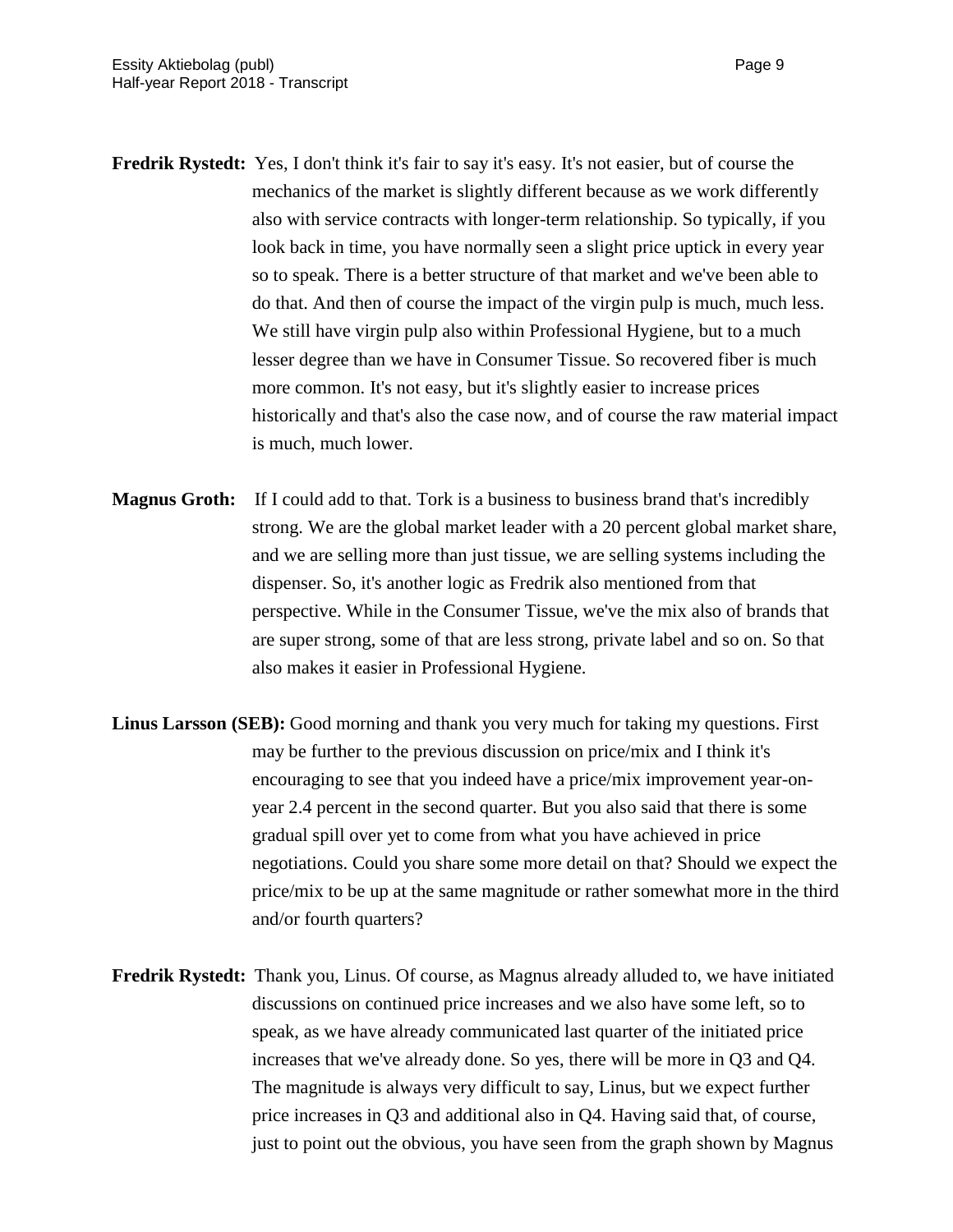that we also have raw material hikes that continue to be very strong or cost increases that continues to be there. So for us, as long as price increases on pulp are there or on oil based material, we need to continue to increase prices. So yes, we expect further price increases to come in Q3 and Q4. The magnitude is difficult to estimate.

- **Linus Larsson:** That's helpful, thank you. I interpret your answer as you expect sequential Group price/mix improvement in Q3 as well as Q4. Is that the case in all 3 Business Areas?
- **Fredrik Rystedt:** We are normally not that specific, Linus. And it varies a lot between both business area, geography and category. So, as an overall intention is of course to do exactly as you say, intention to sequentially increase prices, yes. But not, we haven't specified on individual areas. The obvious area where price increases are needed, you can clearly see that's Consumer Tissue, but we also have, as Magnus alluded to, very significant impact on Personal Care.
- Linus Larsson: And then may be a related question, you are obviously quite selective in your business approach and you've given up some lower-margin volumes. Will you make new initiatives there as well to cut back on lower-margin businesses? And second to that, what is your current mother reel net balance for the group?
- **Magnus Groth:** So first question, the Tissue Roadmap program is continuing. We have previously stated that we have moved forward much, much faster than we expected than when we launched the program early 2016. We have done maybe the easier things, but with the current pulp prices and market conditions, this program continues. But we have come past the halfway mark of when it comes to restructuring, I'm quite convinced. But there could be more initiatives coming, also depending on the development of pulp prices and recycled fiber prices and so on. So, we were not done with that yet. And then your second question was our mother reel balance, so we are still slightly long on mother reels, but much less than we used to be. We are much more balanced and in some areas, we are also net buyer of mother reels.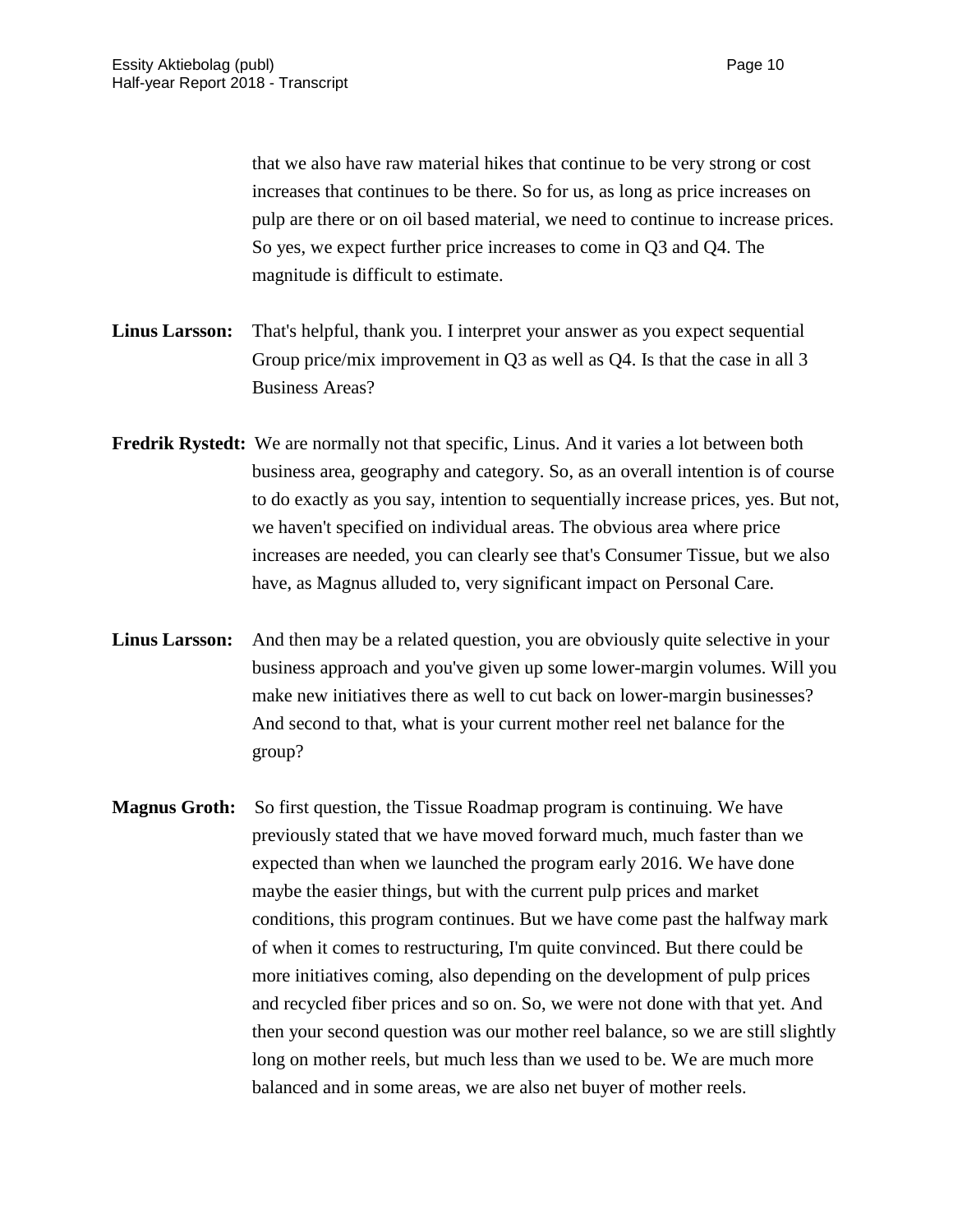- **Linus Larsson:** OK. And do you have an intention to become neutral or slightly short to remain somewhat long on mother reels? Do you have a strategic target in that regard?
- **Magnus Groth:** Yes. And that's mostly based then on being as cost efficient as possible, which means that we want to have integrated mills with both paper production and converting, that's a very important component of the Tissue Roadmap. And that should then eventually lead to the perfect situation where every mill is fully balanced, that will never happen. But that's what we are moving towards because there's a big cost disadvantage of having to transport the mother reels from the paper machine to the converting equipment. So that's our long-term ambition. And when you see the shutdowns that we have done over the last quarters, in the second quarter when we closed the La Riba mill in Spain, that was a singular paper machine without any converting capacity, for instance. And in another Spanish mill, we closed one small old-paper machine so that that mill became completely integrated volume wise between the paper capacity and the converting capacity. So that's what we are striving for.
- **Linus Larsson:** Excellent, that's very helpful. Thank you very much.
- **Stellan Hellström (Nordea):** Hi, thanks for taking my question. First on your price increases in Consumer Tissue in Europe. Would you at all expect volumes to be affected negatively as you've seen in emerging markets?
- **Magnus Groth:** We already see a negative volume impact on the mother reels again and also partly on private label volumes. But actually, that is compensated, the private label volumes, by a good growth in our branded Consumer Tissue business in Europe, also exactly in line with our strategy. We are very happy about that development.
- **Stellan Hellström:** OK. Also coming back to the question of price increases, may be the second round of price increases so to say, you say that you still expect to see some effects already this year. Have these even a possibility to be material or how fast can you implement those?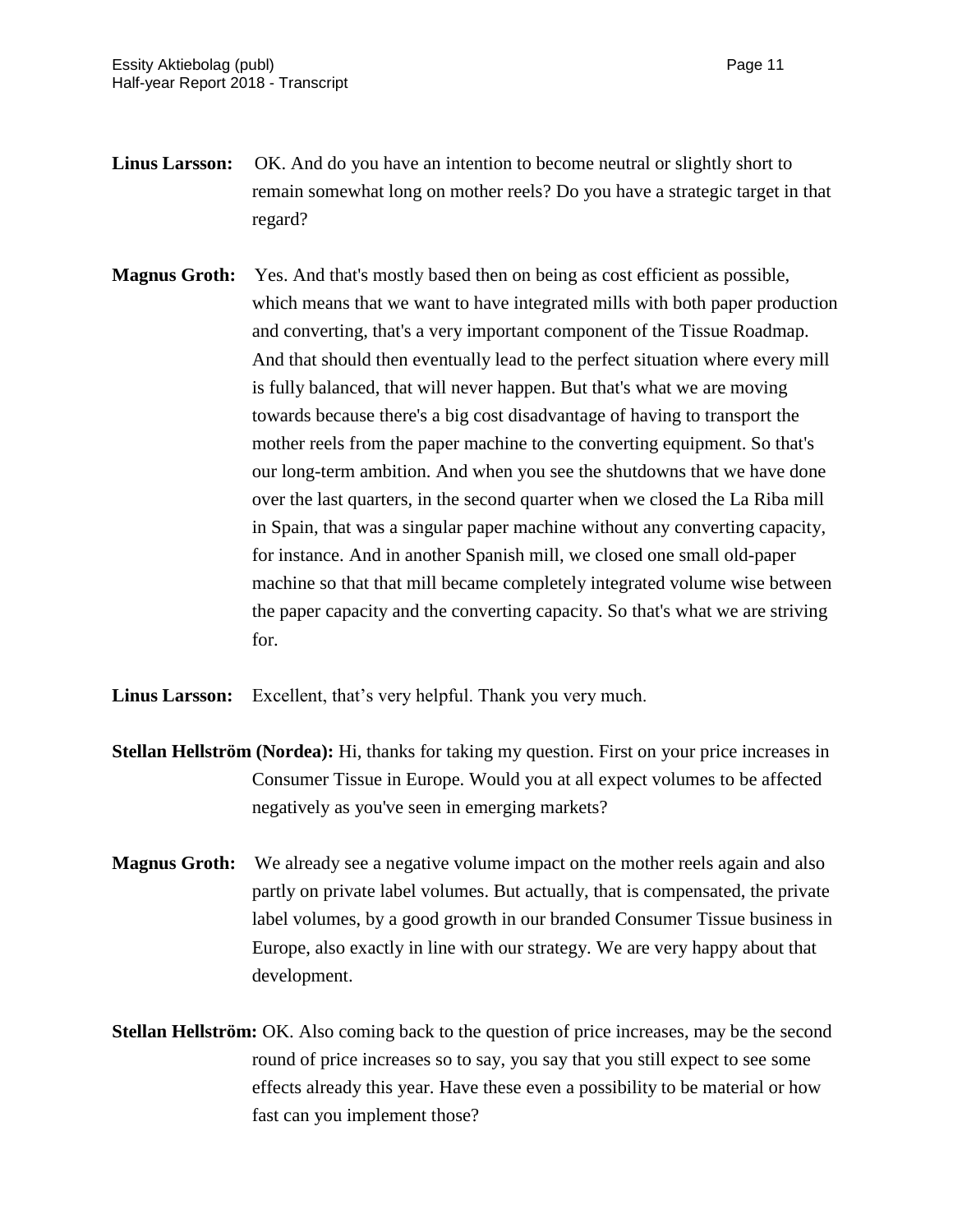- **Fredrik Rystedt:** Yes, I think Magnus already alluded to. Generally, for branded assortment in Europe, we control pricing much more, we can increase prices quicker. When you look at the private label side, which is approximately about half of our European business, then we are bound by the expiration of the contract. It's a little bit different, but we will have some impact during particularly latter part of the year, but of course most during next year.
- **Stellan Hellström:** OK. Then also on Baby Care, if you can just elaborate little bit on weakness here. How much is due to just weak markets and tougher competition and if you see any signs of easing maybe in light of higher raw material costs?
- **Magnus Groth:** The volume decline that we saw in the second quarter, it's all related to emerging markets; for us that would be then Latin America, Russia, Eastern Europe and some Asian markets. And when growth come down, competition increases. So, there's an increasing push for volume and this is what we are seeing, it's intense competition basically. So, what we are doing is that we have complete overhauls of our assortments ongoing in these emerging markets moving more towards premium and super premium offering.

This takes time and what we've seen over the last year or so is that we are growing really nicely in the higher margin premium and super premium segments, but that's not enough to offset the volume drops that we are experiencing in the value segment. And this is across the line. And so it's our strategy, but of course we would prefer not to see these volume declines and we are working also to re-launching in the value and premium part of the markets in emerging markets.

And to improve our cost position, this is essential in all categories, but very much so in Baby Care in the long-term to be competitive there.

I also want to emphasize that in mature markets, in Europe, we are doing really well. It's a very value contributing category for us. But we need to fix the issues in the emerging markets.

**Stellan Hellström:** Ok Thanks. Those were all my questions.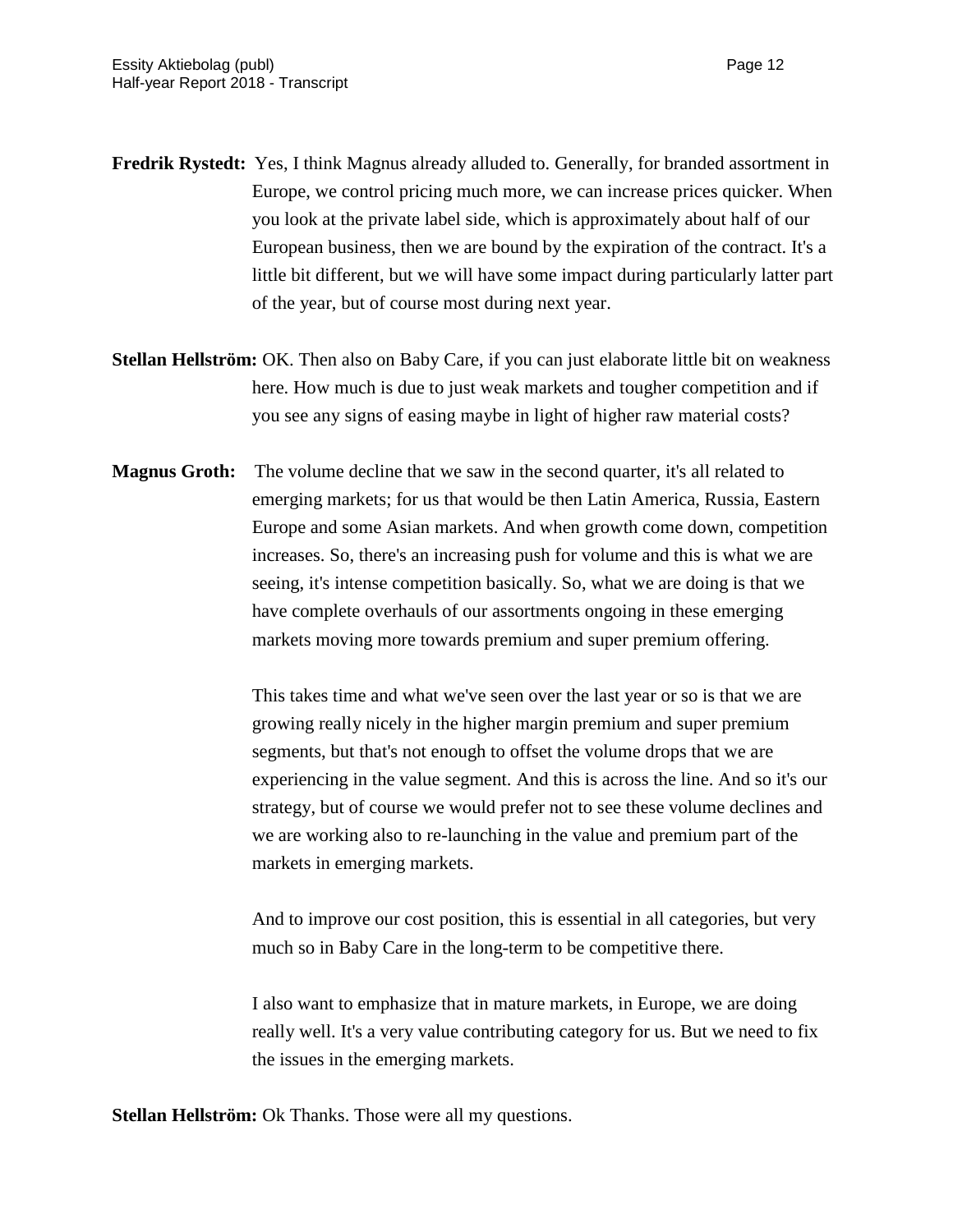- **Oskar Lindström (Danske Markets):** Good morning. Four questions from my side. First, on these Consumer Tissue price increases. When you sort of announced these, are you going into it with the ambition of recovering all of the raw material cost increases? Is that sort of your starting point when you announce price increases?
- **Magnus Groth:** The starting point is to get as much pricing as we can and ideally, I was going to say we want to not only recover, but improve our margins of course. Or you could actually express it in another way, we don't like giving away the improvements that we are achieving in our cost structure by lowering our production costs in all of the ways that we have presented previously. We want to keep some of that for ourselves, of course, and ensure improving margins in Consumer Tissue. So that's very much the case. But if you look back one year or two years, we still have some ways to go to kind of recover, of course, the margin levels that we had when pulp prices were lower. So, we are still in recovery mode, but that's not our long-term objective.
- O**skar Lindström:** You would say that the momentum for price increases in Consumer Tissue in Europe in general is good?
- **Magnus Groth:** Yes, absolutely. We believe that also because of the fact that many of our competitors in Europe have lower margins than we have to start with. They are in as much need of price increase as we are or even more so.
- **Oskar Lindström:** My second question is around organic growth in the quarter. You mentioned in the report an impact of Tissue Roadmap restructuring on Consumer Tissue during the quarter. Were those new actions or simply things which were made sort of in previous quarters?
- **Fredrik Rystedt:** It's a combination, Oskar. It's basically the shutdown. The main impact by far from Tissue Roadmap is related to the reduction in mother reels as Magnus mentioned there, it would have been 2.9 percent basically without the organic sales growth. And this is, of course, a combination of things that have gradually been implemented and of course also announced the restructuring.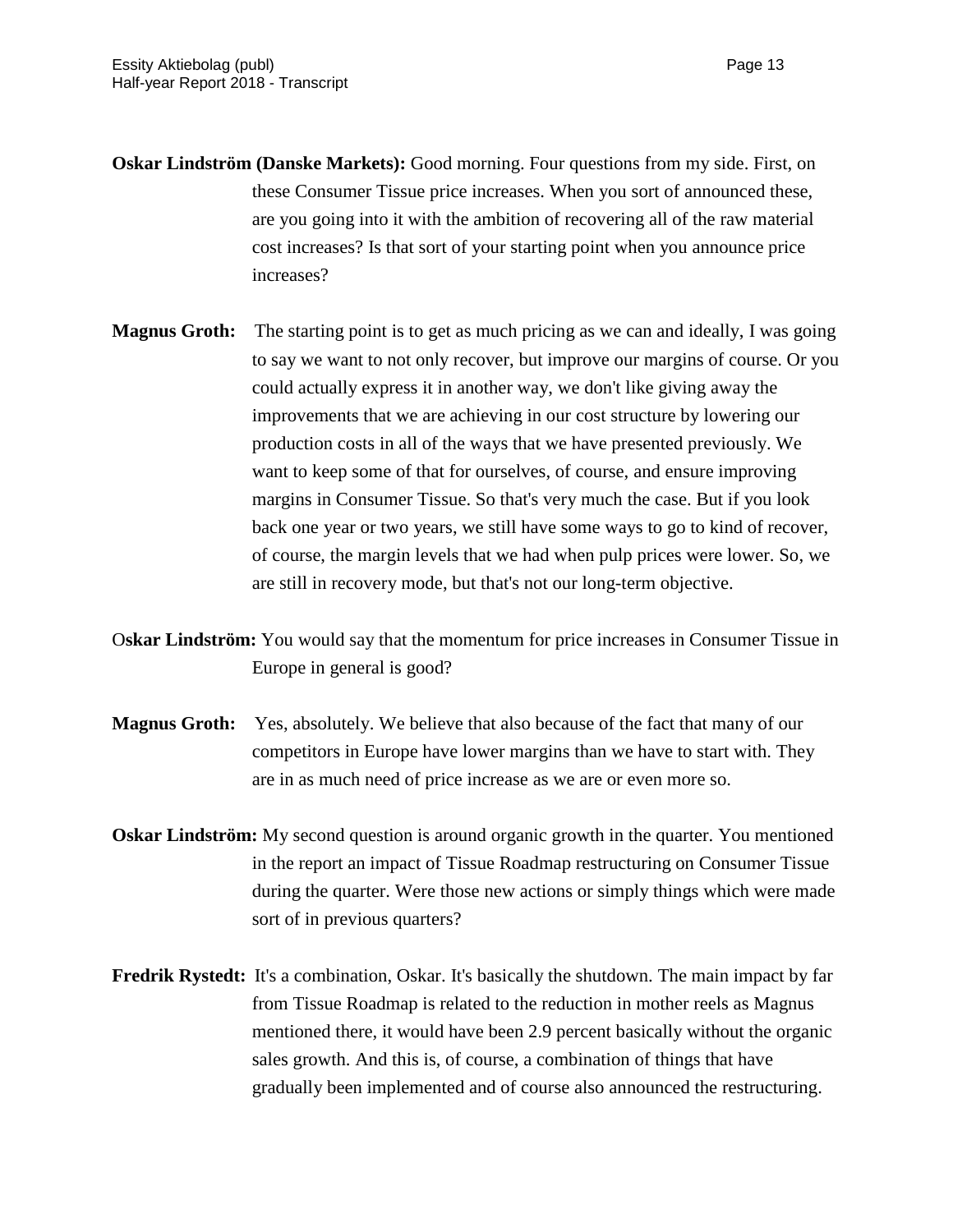- **Oskar Lindström**: All right. And have you taken also actions in the Medical Solutions segment, which have reduced organic growth?
- **Magnus Groth:** No, not really. Our efforts are more. We did end of last year to sort out some issues in mostly in Latin America. Of course, we had Venezuela at the time and some other very difficult market like Brazil. That's all improving now and we are focusing more on getting back to growth with the structure that we have. We have done that, but that's not our emphasis or focus going forward.
- **Oskar Lindström:** I think that it ticks-out my third question. But the final question then is the status of M&A, I mean, do you feel that you have sort of the Medical Solution segment and the integration under control, and then have a good enough balance sheet and outlook to be ready for further acquisitions, let's say, during the second half of this year and starting next year? Can you be proactive or is it going to be more if something comes up for sale?
- **Magnus Groth:** So we are committed to the plan that we announced at the time of the acquisition of BSN, which means that we are right now in the phase of strengthening our balance sheet and committed to our solid investment grade rating, which means that throughout this year that's our main focus as we have stated for a long time now. And as we get out of that into next year, then we will start looking at acquisitions again. Of course, we are already looking at opportunities now. But that's when we will be back in shape to start also doing acquisitions.
- **Fredrik Rystedt:** And maybe the assessment, Oskar, was also at the time of acquisition was that this is a very fragmented industry, much more fragmented than the rest of all the businesses we are in. And so, there are many opportunities for acquisitions and of course all those opportunities still remain. There are many possibilities.

**Oskar Lindström:** All right. Thank you.

**Ian Wood (Redburn):** Hi, just two from my side. So just if I could start off with Personal Care. I wonder if you could give us more color on the breakout between price and mix in the quarter. If I look at the dropdown to profit from the price/mix you achieved, it doesn't really seem to have fallen down. So, I wonder if there was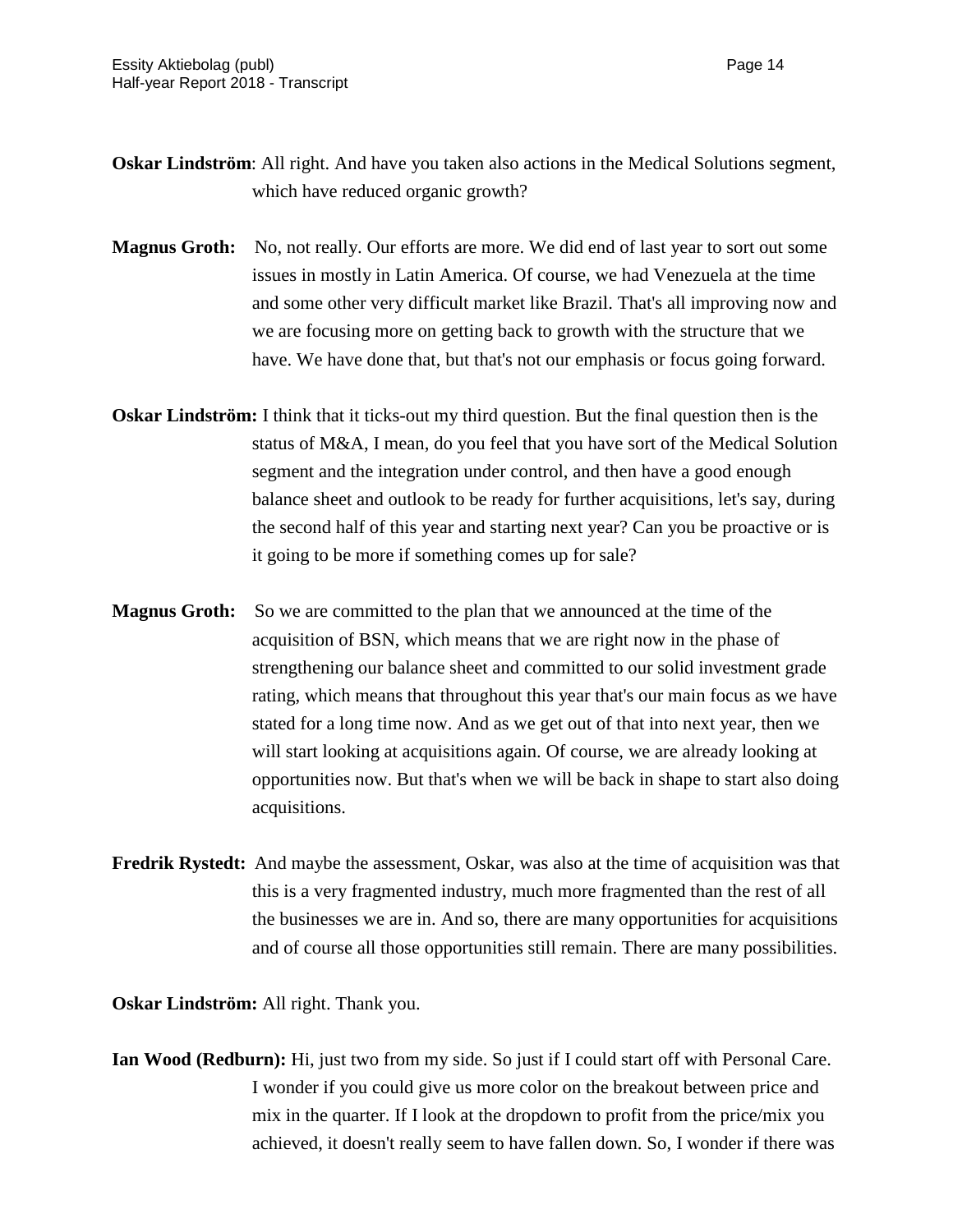more mix impact in there than price. That was the first question. And then on the second question, can we talk a little bit about the restructuring that you are doing? I know we have talked about the Tissue Roadmap extensively. Could you talk a little bit about the level of cash, how much cash is going to be consumed by the Tissue Roadmap going forward? Is it going to be a similar level or less than previously relative to the amount booked in the income statement?

**Fredrik Rystedt:** I can maybe start with the first question, Ian, because I think Magnus mentioned that it's a mix of a lot of different things. We have experienced price competition on, for example, Incontinence health care previously which has now become milder as Magnus alluded to. And we still have some price competition in various categories and we've raise prices in others, so it's a mix. But if you sum up all of that, of the components of price and mix, it's basically all mix. So, pricing is on balance on average for all of Personal Care largely flat and the rest is basically mix. So, it's a very positive mix improvement in all parts of Personal Care. The second question, I guess I can take that too. The cash of Tissue Roadmap as we go forward, we still have, as we have announced, some restructuring measures that we have announced, but still not executed. Of course, there's some CAPEX coming from the napkin restructuring in Italy that we have announced, etcetera. There's still some cash remaining from the already announced. And as Magnus has said, of course, in history we've done a lot of restructuring. We are sort of past the half way there, so over time it will become less.

**Ian Wood:** Ok. Thank you.

**Faham Baig (Credit Suisse):** Hi guys, two questions from me as well. Firstly, on your growth of Consumer Tissue in emerging markets, could you help me breakout the growth by Asia, LATAM and Eastern Europe, just to identify where the biggest sequential deceleration was felt?

> And then secondly in Europe, could you help me understand the industry dynamics shorter term because I believe there were increasing capacity coming into Southern Europe and also Eastern Europe as well? Do we still expect them to come on board? Have they been delayed or canceled? Could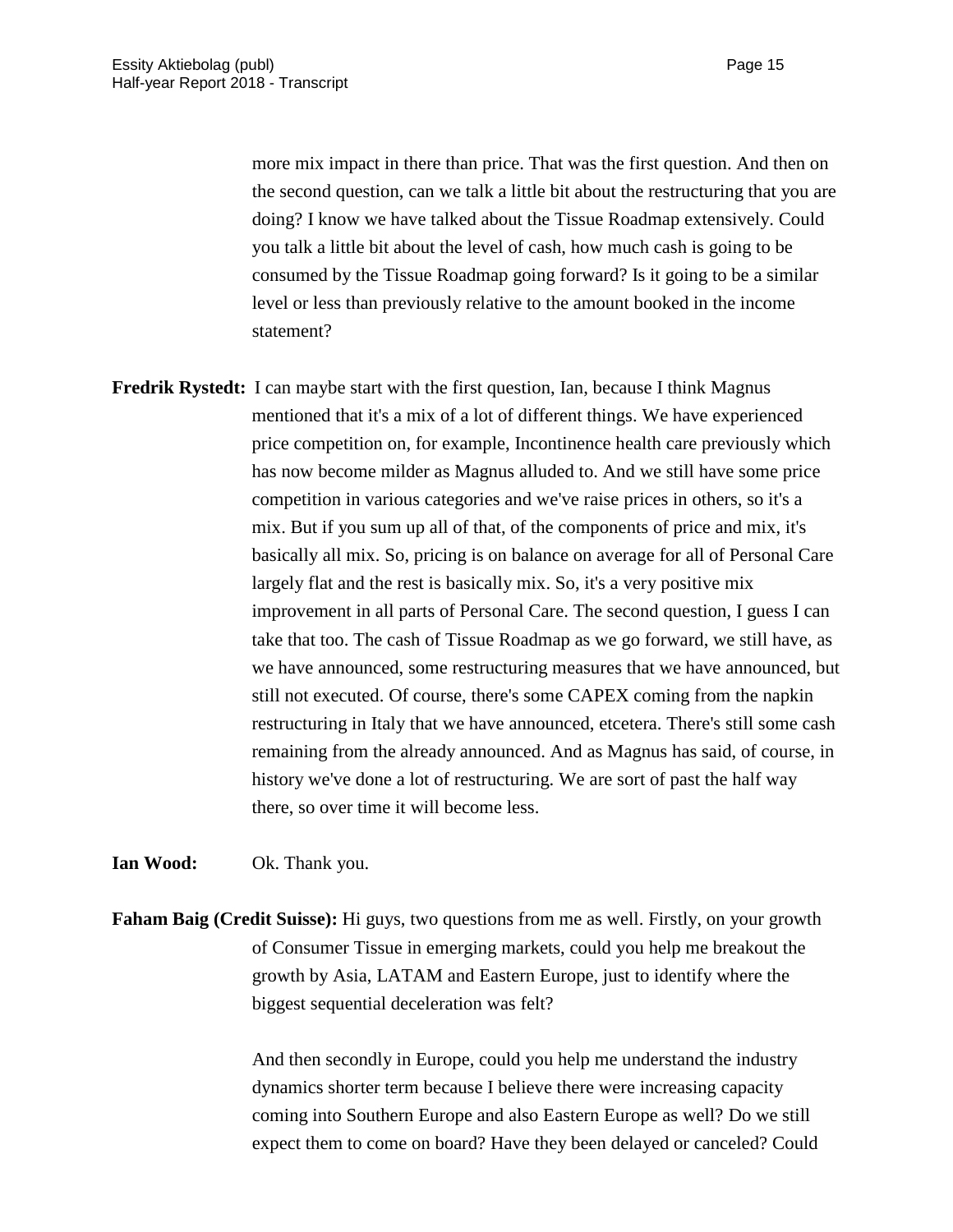you give us an update on that? And I believe Turkey is a market where there is significant overcapacity currently as well. Are we seeing paper and tissue travel from Turkey? And finally, on that front, like you said earlier in the call, your peers are finding it even more difficult than you guys, so do you expect to see further consolidation in the market?

**Magnus Groth:** Let me start. When it comes to Consumer Tissue in the emerging markets, we don't provide that level of detail really, the price/mix versus volume in the different emerging markets. But in general, we had much lower volumes and very good margin improvement. So that's the general message actually in all of these areas and we will rebalance that going forward and since we are working with #1 brands in all those markets, we feel very convinced that we can find that balance going forward. When it comes to the new capacities coming in, most of that is coming in during this year and as we speak, so in Spain, in Portugal, and we believe that kind of this has been accounted for in our plans because, remember, we have taken out a lot of capacity also and there have been some smaller shutdowns also from other players.

> We believe that that's kind of accounted for in our intentions to continue to raise prices going forward. And of course, many of the announced plans for further capacity additions from our competitors have been shelved or postponed. So, we don't see any new projects, but rather the opposite that projects that have been discussed have been canceled or delayed. And then further consolidation, I don't know, so difficult to answer actually. I don't have an answer to that question. We will not take part in any further consolidation. We have a very strong market position in the markets where we are active in Consumer Tissue.

**Faham Baig:** Do you expect more companies to go bust, to put it bluntly?

**Magnus Groth:** I don't know, we haven't seen anything so far. It's not something we are expecting in our plans. The capacity will still be there and someone will be running those paper machines and converting lines. So even if they do, it doesn't really help is the history. And then I forgot about Turkey and that overcapacity has been there for several years now and there is an ongoing import of mother reels from Turkey to Europe, especially to the U.K. in the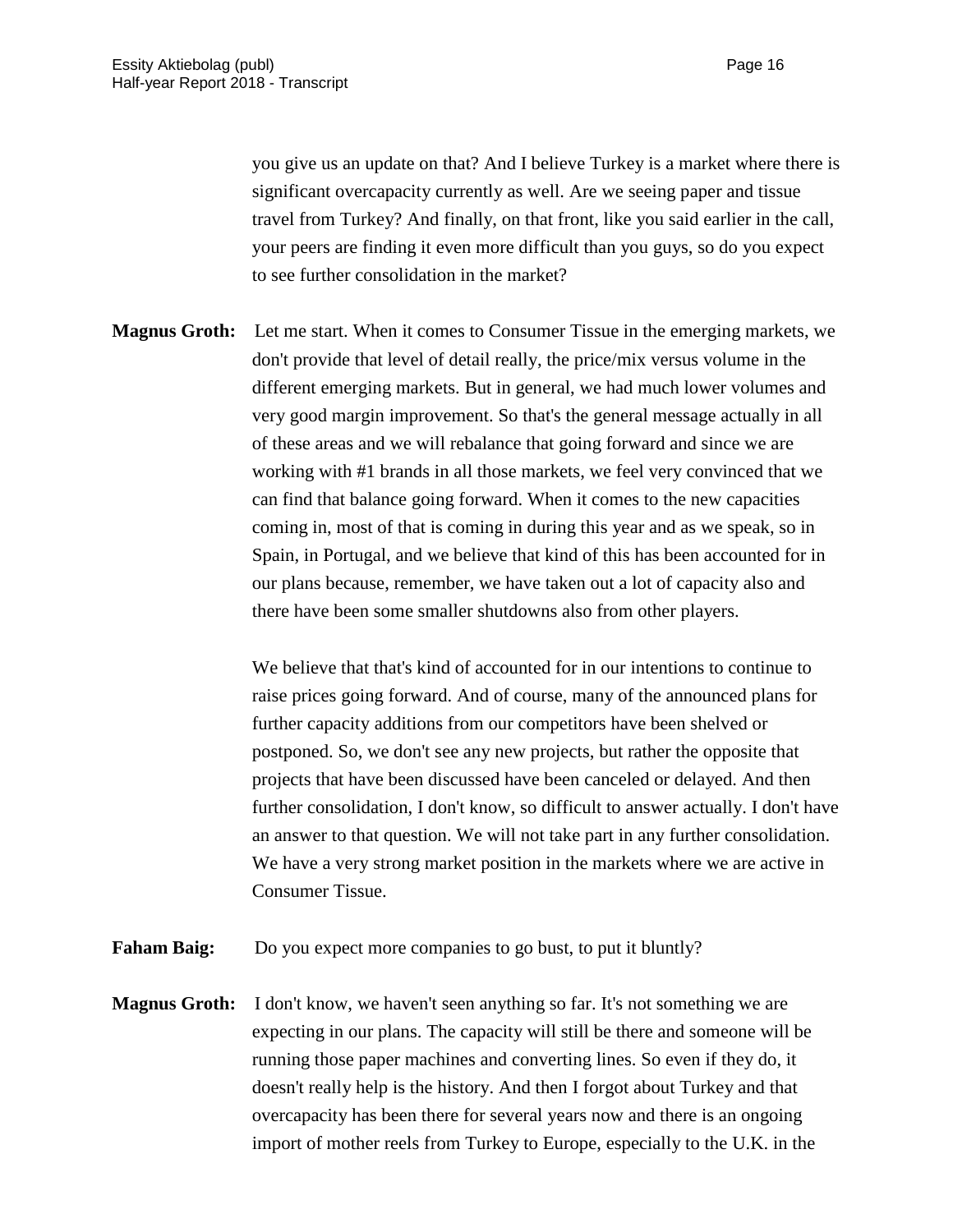last couple of years. It's something that's also already accounted for and we don't expect that to change going forward.

- **Fredrik Rystedt:** There has been a lot of discussions on this capacity and it has some impact, but if you actually look at the demand and the supply and the growth and the development between those, the differences aren't huge. So, in 2017 it was about a percent or in that order of magnitude between demand and supply. These are just estimates, but in that order of magnitude. And we expected also a small oversupply in comparison to demand for 2018. Now it's more unclear as Magnus said, some are postponing or even canceling. Looking forward perhaps in 2019, there is no expectancy at least now for an oversupply in comparison to demand. Things are clearly developed in that sense to the better.
- **Faham Baig:** Ok. Thanks.
- **John Ennis (Goldman Sachs):** Good morning, just a couple of outstanding questions from me. The first one was on the Baby Care business. I wondered if you could call out any individual countries that were the big negative driver for your Baby Care performance and I wondered if you think that your Cure or Kill list will grow in this segment if competition remains at such high levels? And then the second question was just on the fact that you cited improved A&P efficiency. I wondered how much has it reduced as a percentage of sales and what your full year outlook was.
- **Magnus Groth:** Yes. A&P, if I'm correct, reduced this from 5.4 to 5.2 Q2 over last year's Q2. So that accounts for a big part of the SG&A savings, but we also have SG&A savings in all other areas as I already presented. Then when it comes to the Baby Care details, this is not our plan to do further cure or kill in Baby Care. Actually, part of this volume drop is a little bit of that because we had a Baby Care business in Central America that we pulled out of a few quarters ago, that is partly impacting this minus five percent that you saw there. So, we have taken some further measures, but in the remaining markets, so very much with Familia in Colombia and the adjoining countries, we are very much focused on fighting back on relaunching our assortment and adding some new premium products.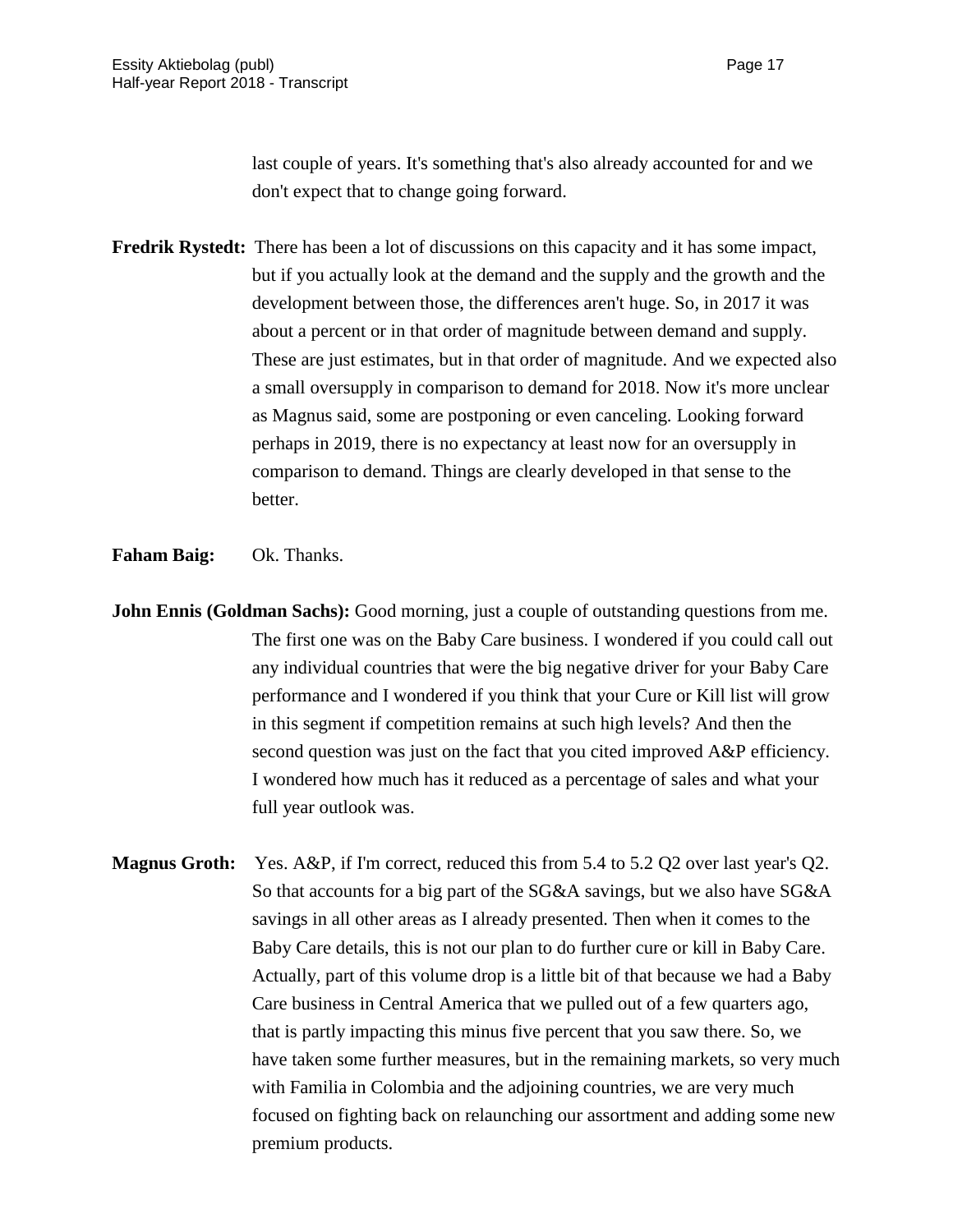And same for Russia and Eastern Europe and then in Asia where of course this is run by Vinda, so I will not get into too much detail. There were some other reasons because Vinda's Malaysian Baby Care business where we are the market leader is actually performing quite well, but there were some specific Malaysian issues with the introduction of a new tax and there was an election and some other reasons really leading to the volume drop. And then in China, as you know, we are not really focusing on the baby category in Personal Care. We are much more focused behind Incontinence Products and Feminine Care.

**John Ennis:** OK, that's all very helpful. And then on the A&P for the full year, do you think sort of 5.2 percent as a percentage of sales is a reasonable estimate?

- **Fredrik Rystedt:** I think we will have, John, we will have a slightly higher A&P spend during the rest of the year.
- **Magnus Groth:** We have a lot of good innovations that we are launching that we want to support properly.
- **John Ennis:** Ok. Thank you very much.
- **Rosie Edwards (Berenberg):** Good morning. Just a couple from me, one just to clarify. Just in terms of your intention obviously to pursue further price increases in Consumer Tissue, am I right in thinking that you're just talking about your, you're not necessarily talking about emerging markets?
- **Magnus Groth:** In emerging markets we are much more flexible. We have already increased prices substantially to the extent that we actually see margin improvements in many emerging markets for us in spite of then the much, much higher raw material costs. So, in the emerging markets we are more prioritizing finding a balance, keeping these margins, but growing faster. And then in Europe it's more cumbersome, we have the big strong retailers, we have the mix of brand and private label and different contract forms.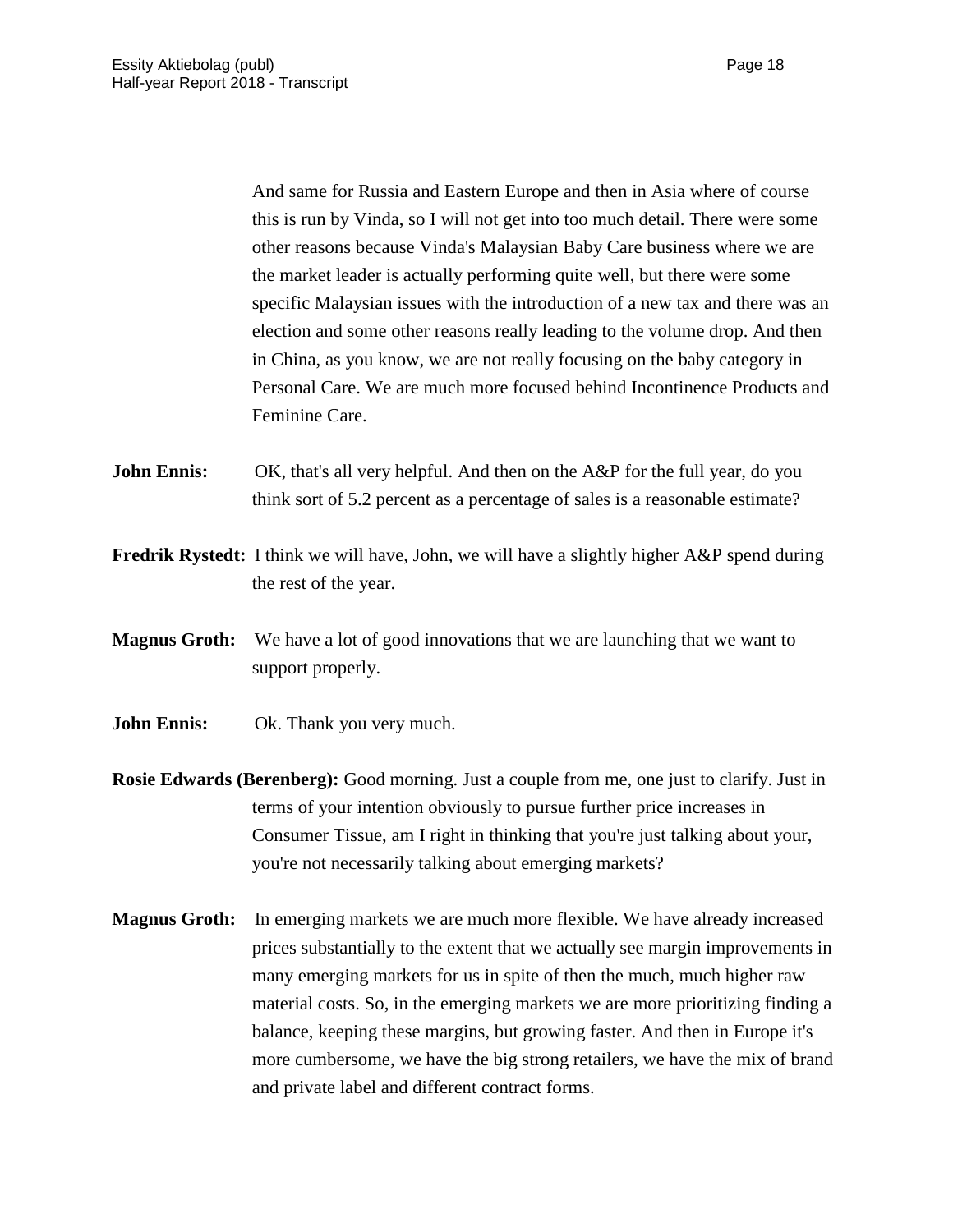- **Rosie Edwards:** OK, fine. And then so this is a technical one. Because it seems like despite slightly weaker sort of operating profit levels versus consensus, the EPS is ahead from what I can see. I think that's due to minority interests which were a lot lower in the quarter. Can you just explain that?
- **Fredrik Rystedt:** The minority interest was lower in the quarter. The minority interest is basically consisting of the joint ventures and for us the bigger parts there are Familia and Vinda. Those are the major contributors and we never normally comment specifically on the performance of those individually for obvious reasons, but of course they are the main contributors on that line.

**Rosie Edwards:** Ok. Thank you.

- **Martin Melbye (ABGSC):** Good morning. Could you say something about the margin level difference between the private label and branded goods now compared to 2, 3, 5 years ago.
- **Magnus Groth:** It's much bigger than one year ago and two years ago because it has been easier to protect margins on our branded assortment than on private label over the last couple of years. And we don't expect this to continue. Margins have to come up also in private label because most of our competitors are pure private label players in Consumer Tissue. I think they are under a lot of pressure right now, but this has been the trend recently and of course that's also why we are focusing so much on our own brands and launching innovations in that area. But that has been the trend, but I believe that that's, to a large extent, related to the higher pulp prices and the new capacities that have come in over the last couple of years and that should correct itself going forward. There should, of course, be a margin difference between brand and private label, but not as high as it is today.
- **Martin Melbye:** And on these price increases from the competitors, I have seen one which was 7 percent in the second half. What are you seeing there, if you summarize?
- **Magnus Groth:** We don't go into that level of detail. It's a nice number that you have there.
- **Martin Melbye:** OK, good, thank you.